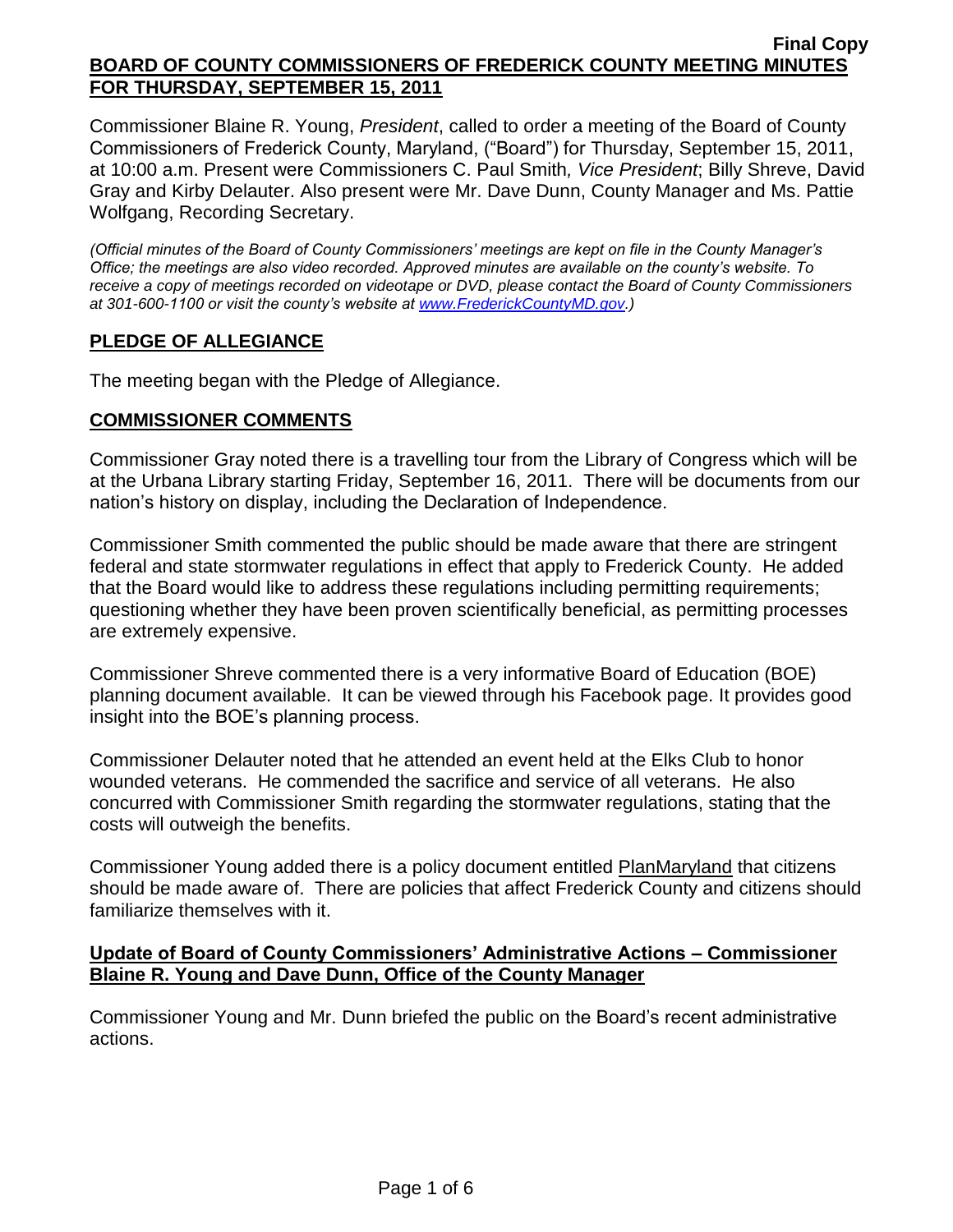### **PUBLIC HEARING**

## **Revisions to the Frederick County Plumbing Code – Gary Hessong, Community Development**

A public hearing was held, as duly advertised, to request the Board to approve an ordinance to make certain changes to the Frederick County Plumbing Code.

Mr. Hessong presented the staff report noting the proposed changes as follows:

- 1. Elimination of the mandatory 1,600 gallon outside grease interceptor requirement in food preparation areas such as restaurants, kitchens and other non-residential facilities.
- 2. Elimination of the requirement for a county licensed Master Plumber to obtain a separate Septic Installer License in order to do septic work in the county.

There were no public comments.

*This item is scheduled for final action by the Board at the administrative business meeting on September 29, 2011.*

### **WORKSESSION**

### **Business Appreciation Week Proclamation**

The Board proclaimed the week of September 26, 2011, as Business Appreciation Week.

### **Mixed Use (Euclidean) Draft Text Amendment – Eric Soter, Community Development Division**

Ms. Shawna Lemonds, Community Development Division, presented a request for direction on the items contained in the Mixed Use (Euclidean) Draft Text Amendment.

Commissioner Shreve commented he would like to include auction houses as a permitted use within the Mixed Use Euclidean zoning district.

Commissioner Gray suggested having more public input before moving forward.

The consensus was to proceed with the process to public hearing with Commissioners Shreve and Gray opposed.

### **Changes to the Citizens Care and Rehabilitation Center (CCRC) / Montevue Assisted Living (MAL) Bylaws – Collier Baird, CCRC / MAL**

Mr. Baird presented the proposed changes to the bylaws for the CCRC and MAL Board of Trustees.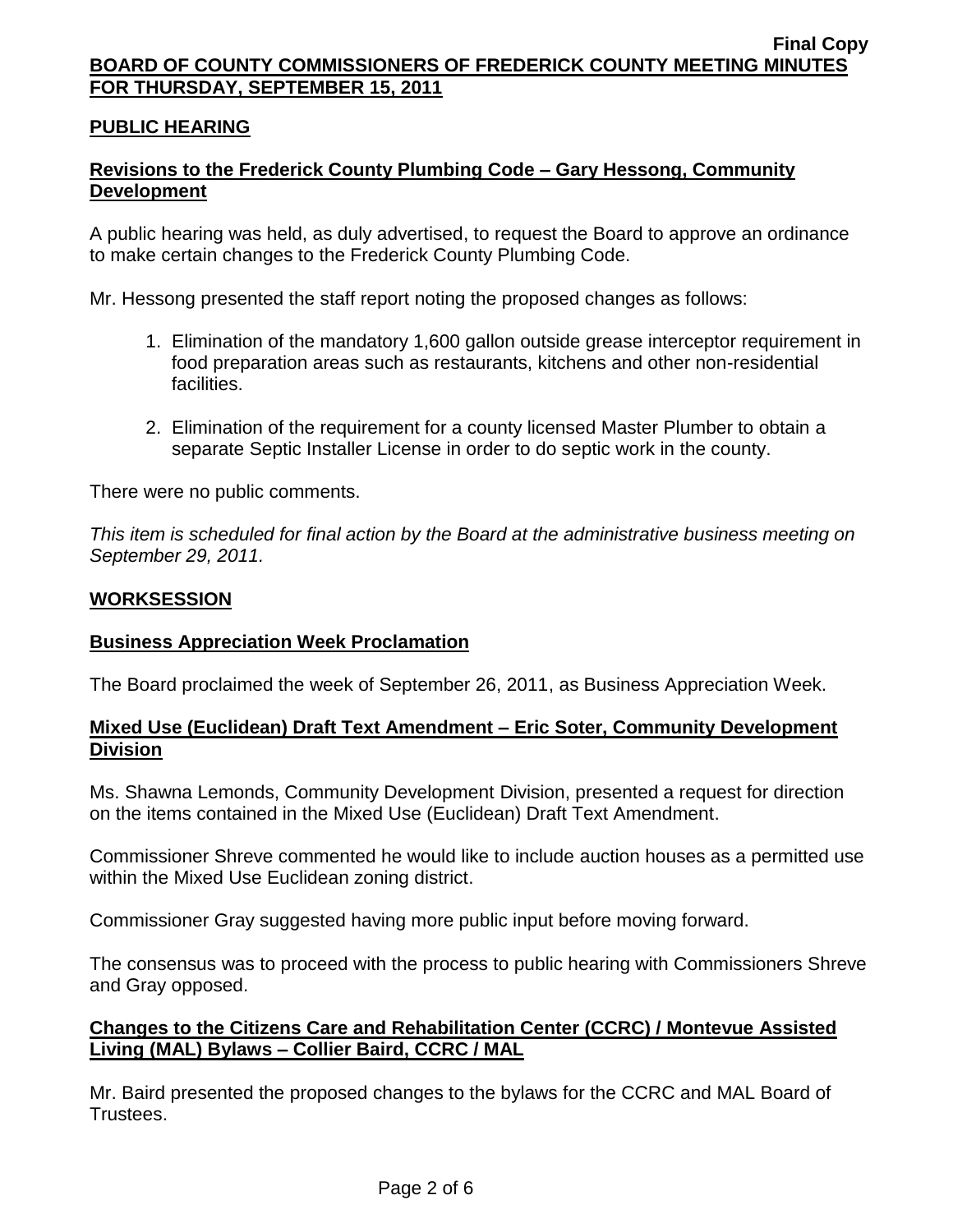Commissioner Gray moved to approve the proposed changes to the bylaws. Commissioner Smith seconded the motion that passed 5-0.

# **Discussion of Recordation Tax Allocations and Potential Changes – Lori Depies and Ronni Griffin, Finance Division**

Ms. Depies presented the request for guidance regarding the modification of the current recordation tax ordinance that would reduce the current allocation to the Agricultural Preservation Fund and the Parks Acquisition and Development Fund, and redirect the revenue to other uses.

Ms. Griffin commented on the request.

Commissioner Shreve moved to take to public hearing the staff's recommendations. Commissioner Delauter seconded the motion that passed 4-1 with Commissioner Gray opposed.

### **FY 2011 Installment Purchase Program (IPP) Easement Acquisition Cycle (Continued from 7/28/2011) – Anne Bradley, Community Development Division**

Ms. Bradley presented the request whether to continue with the FY 2011 IPP Program application cycle or table the IPP applications in order to evaluate easement values and ranking criteria.

Commissioner Smith moved to proceed with staff recommendations to table the FY 2011 IPP applications in order for staff and the Agricultural Preservation Advisory Board to complete a detailed review of the IPP Program. Commissioner Shreve seconded the motion that passed 5-0.

# **AGENDA BRIEFING**

Staff reviewed with the Board the following item scheduled for a public hearing on Tuesday, September 20, 2011, at 7:00 p.m.

• Solid Waste Management Plan Updates and Amendments – Kevin Demosky, Utilities and Solid Waste Management Division

# **CONSENT AGENDA**

### BUDGET TRANSFER

1. #BT-12-038, Economic Development, Community Development Division

# BUDGET TRANSFER AND APPROVAL OF CAPITAL PURCHASE

1. #BT-12-040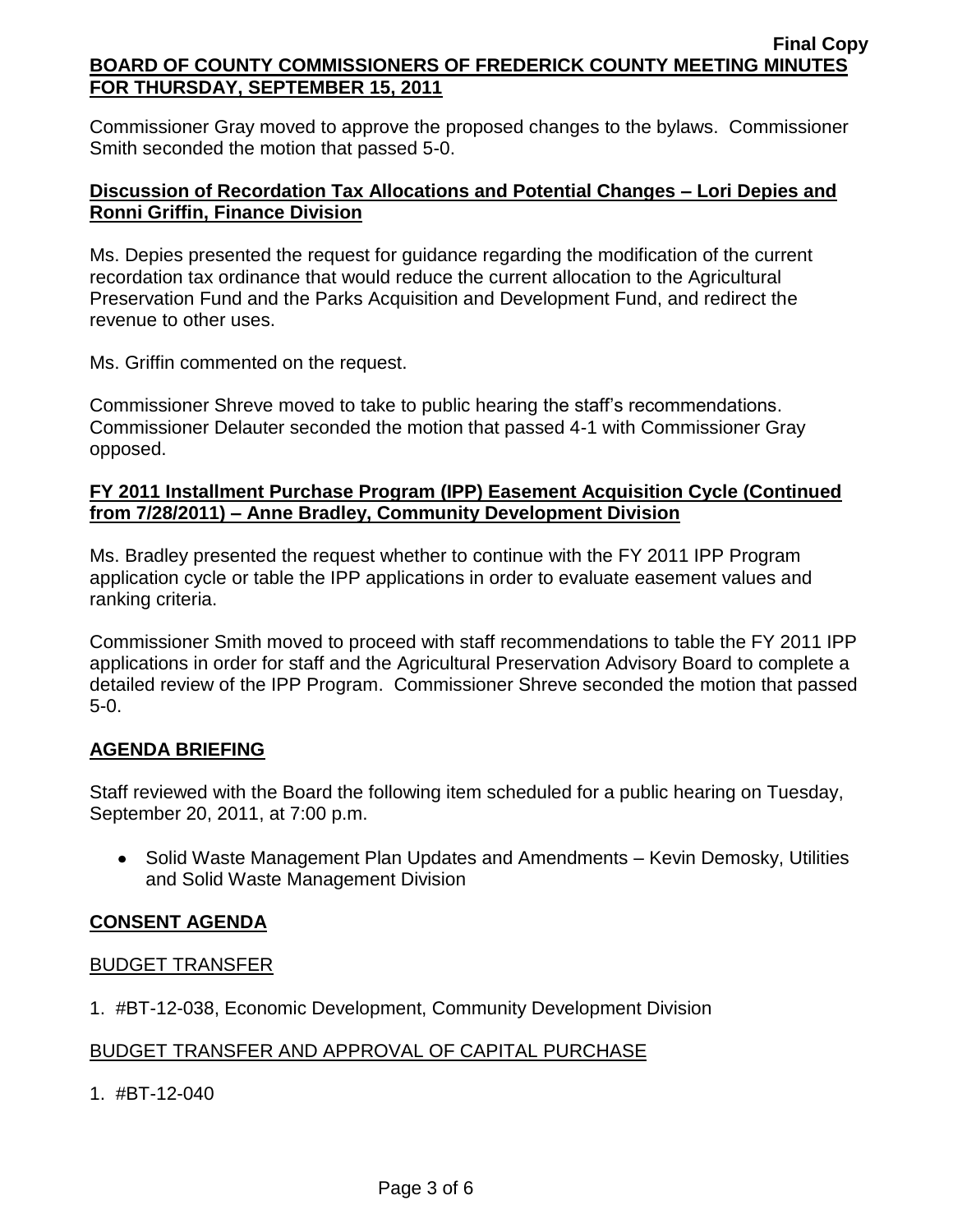### BOARD OF EDUCATION SCHOOL CONSTRUCTION FUND AMENDMENT

# 1. #12-10 AND #BT-12-039

# CHANGE ORDERS

- 1. Ballenger McKinney Enhanced Nutrient Removal (ENR) Wastewater Treatment Plant WWTP) Expansion, Contract No. 200A-S, Change Order No. 13 – Rodney Winebrenner, Utilities and Solid Waste Management Division
- 2. New Design Water Transmission Main, Contract No. 110-W, Design Change Order No. 24 - Robert Creighton – Utilities and Solid Waste Management Division

### GRANTS

- 1. Renewal of the Child Advocacy Center Assistance Grant Joy Rowe, Citizens Services Division
- 2. Maryland Summer Youth Connection Laurie Holden, Citizens Services Division
- 3. Renewal of The Emergency Food Assistance Program (TEFAP) Grant Pat Rosensteel, Citizens Services Division

Commissioner Smith moved to approve the Consent Agenda as presented. Commissioner Shreve seconded the motion that passed  $5 - 0$ .

#### **ADMINISTRATIVE BUSINESS**

**Bid Award - Purchasing Memo #12-030 – Approval to Change Vehicle Fuel Procurement from a Consignment Basis to Owned Inventory; Approve Multiforce System Procurement through GSA; Approve Piggyback of Fleetcor/Fuelman through HGAC and Authorize the Purchasing Director to Utilize Various Cooperative Contracts to Secure the Best Fuel Pricing; and Attached Budget Transfer – Hal Good, Finance Division**

Mr. Good commented on the bid award. Comments were also heard from Pat Hannah, Fleet Services, Management Services Division.

Commissioner Smith moved to approve the bid award as presented. Commissioner Gray seconded the motion that passed  $5 - 0$ .

# **Resolution to Revise the Adequate Public Facilities Ordinance Traffic Guidelines – Follow up from Tuesday, September 6, 2011, Public Hearing – Kathy Mitchell, Office of the County Attorney**

Ms. Mitchell asked the Board to confirm the changes to the traffic guidelines that were adopted as of September 6, 2011, along with the ordinance as presented on date of same.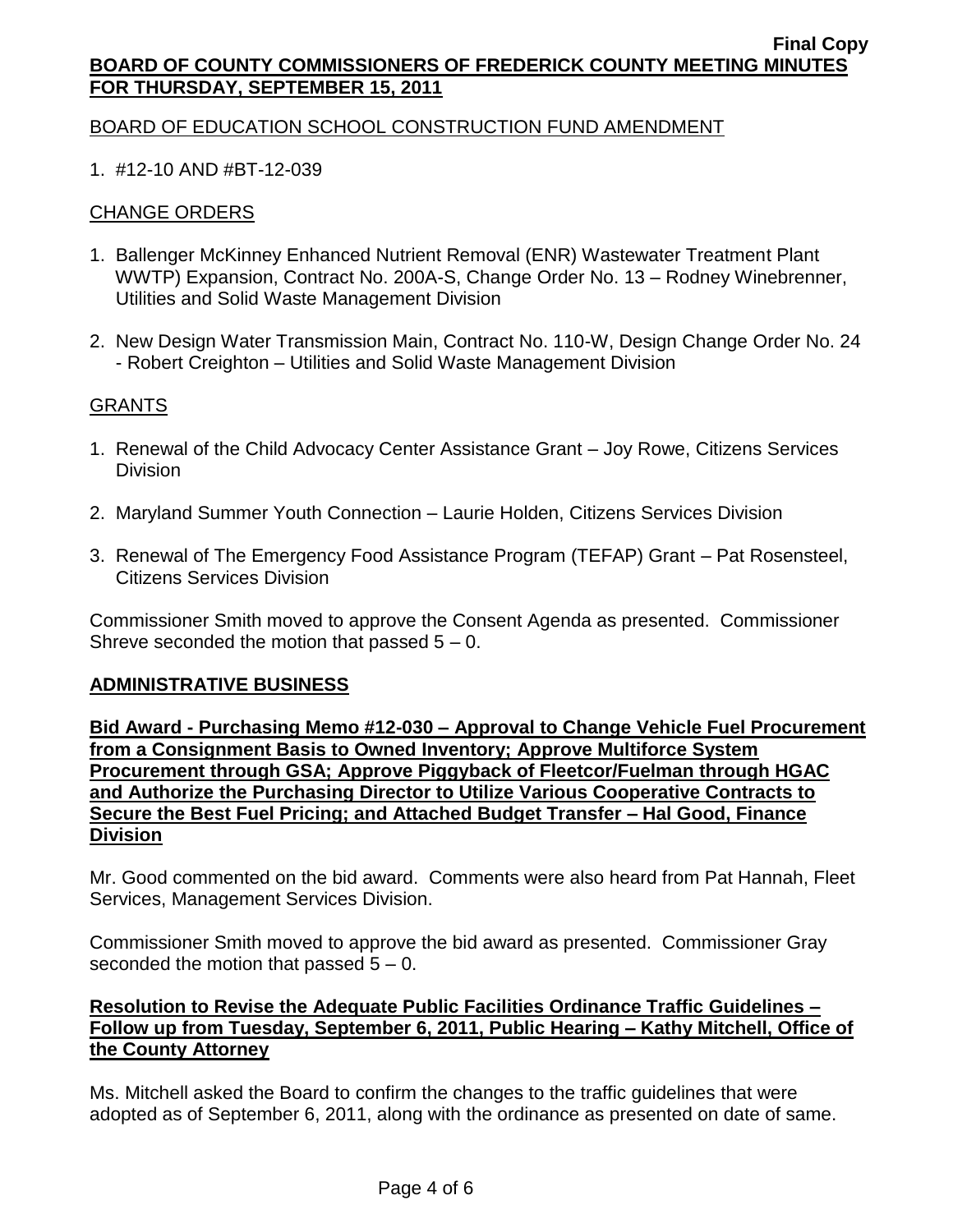Commissioner Smith moved to approve the guidelines; noting that due to being previously overlooked, they would be retroactive as of September 6, 2011. Commissioner Shreve seconded the motion that passed 4 – 1 with Commissioner Gray opposed.

*(The meeting was recessed at 12:05 p.m. and resumed at 12:50 p.m.)*

### **Recommended Changes to Employee (Current Employees and New Hires) Benefits (Continued from 9/8/11 BOCC Meeting) – Mitch Hose, Human Resources Division**

Mr. Hose noted he complied with the Board's requests from the September 8 meeting; including providing a comparison between current and recommended benefits; discussing the possibility of eliminating Election Day as a holiday with the Elections Board director; providing an analysis of defined contribution (DC) and defined benefits (DB) costs. He also noted any changes made to benefits would need to be taken to public hearing.

The consensus was to proceed to workshop prior to any public hearings.

### **2012 Legislative Considerations (Continued from 9/8/11 BOCC Meeting) – Ragen Cherney, Office of the County Manager**

Mr. Cherney reviewed the legislative considerations discussed at the September 8 Board meeting.

Any correspondence received from local organizations will be presented to the Board during their October 27 meeting.

# **Briefing of Upcoming Maryland Department of Transportation Consolidated Transportation Program (CTP) Tour – Jim Gugel, Community Development Division**

Mr. Gugel reviewed with the Board the upcoming CTP program as presented.

# **Grant Funding Allocations – Mike Gastley, Office of the County Manager**

Mr. Gastley presented recommendations regarding grant funded positions.

Comments were also heard from members of the internal Grant's Review Committee (Pat Rosensteel, Citizens Services Division; Mitch Hose, Human Resources Division; Sherry Burford, Transit Services Division and Melanie Thom, Finance Division).

Commissioner Young requested that the County Manager's Office staff begin scheduling meetings as soon as possible, with those county departments/agencies that have grant funded programs.

Commissioner Shreve moved to implement as of this date going forward, that new grant funded employees will not be eligible for any retirement benefits, specifically retirement and health benefits. This would not include grant funded positions already advertised.